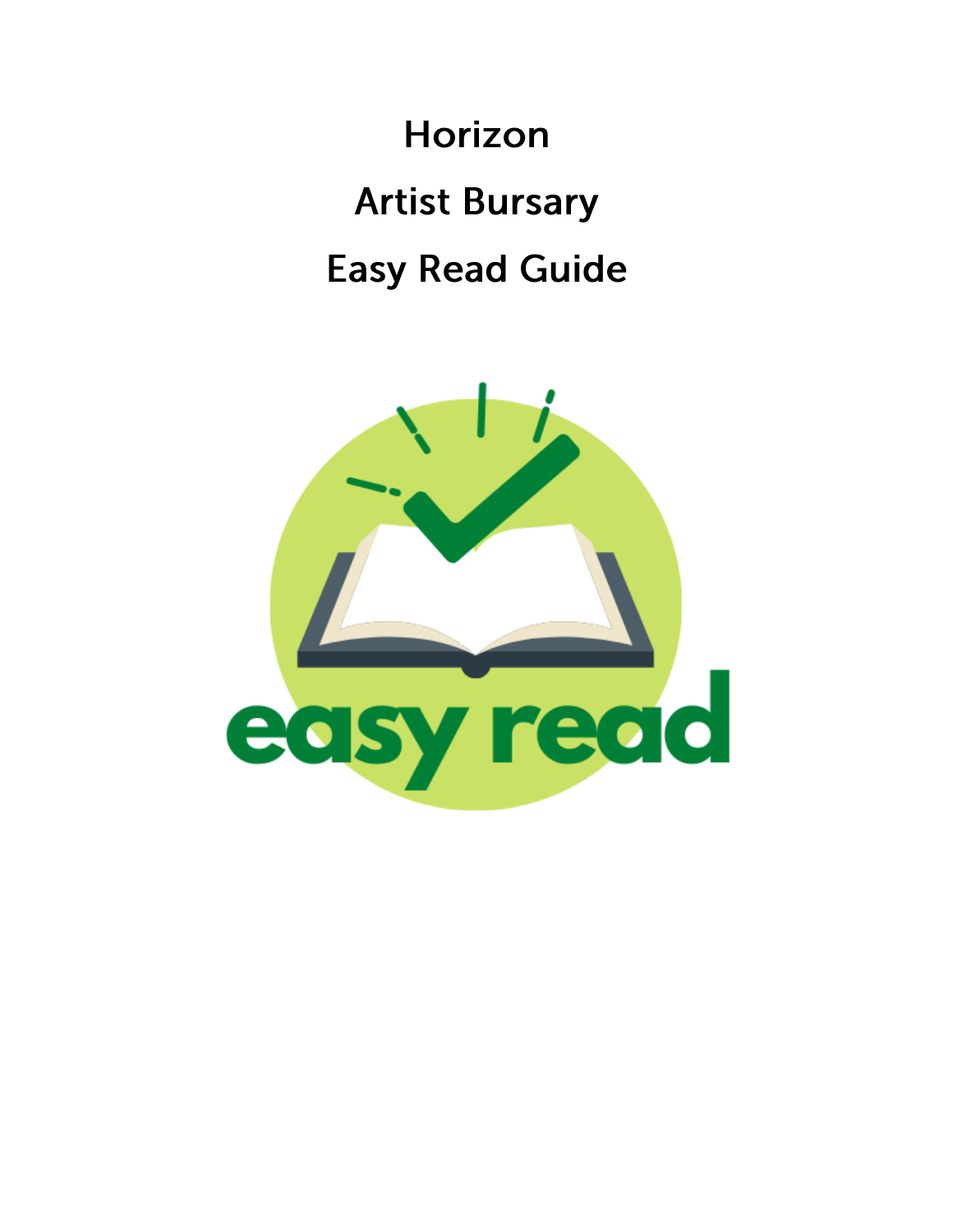### **Summary**

| JCE 4<br><b>MAYK</b>                                                                                                                                                                                     | Battersea Arts Centre, Dance4,<br>Fierce, GIFT, MAYK and<br>Transform want to help share<br>English performance around the<br>world. |
|----------------------------------------------------------------------------------------------------------------------------------------------------------------------------------------------------------|--------------------------------------------------------------------------------------------------------------------------------------|
| NSFORM                                                                                                                                                                                                   | To do this they are creating a new<br>showcase of performance called<br>Horizon.                                                     |
| nverness<br>D Aberdeen<br><b>TLEND</b><br>EDINB <sub>CGH</sub><br>Carlisle<br>Ripon<br>reston <sup>0</sup><br>Lincoln<br>Norwich<br>Hereford<br>CARDIFF<br><b>LONDON</b><br>Salisbury<br>Exeter<br>Truro | This work will be shown to be<br>people around the world and<br>people at the Edinburgh Festival<br>Fringe.                          |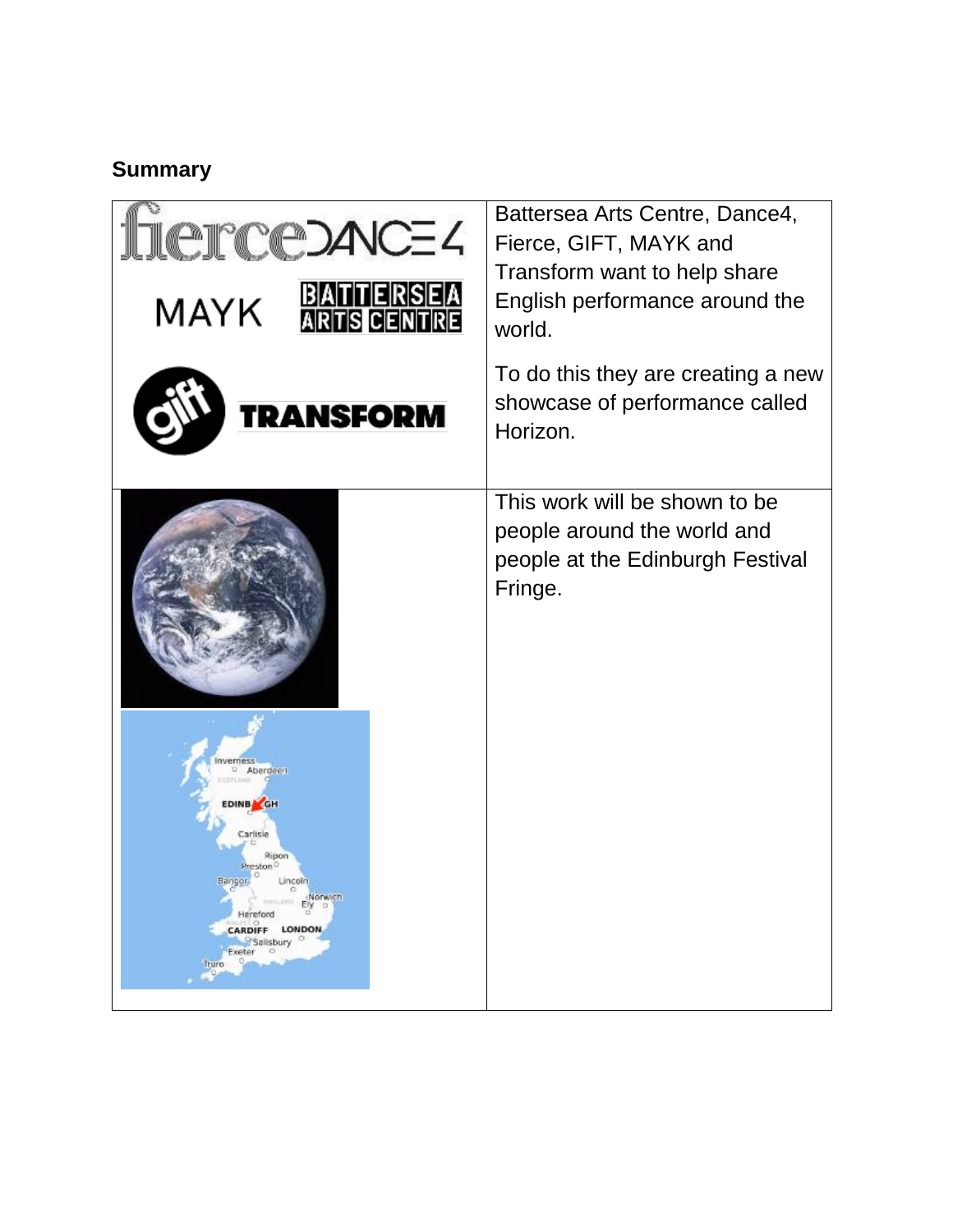| Horizon wants to support artists<br>to come to Edinburgh, see<br>performances, learn from each<br>other and meet people from<br>around the world.<br>Specifically Horizon wants to<br>support artists who:<br>Are disabled<br>Are D/deaf<br>Are neurodivergent<br>Have a long term health<br>issue<br>Have an energy limiting<br>chronic illness<br>Come from a low socio-<br>economic or low income<br>background |
|--------------------------------------------------------------------------------------------------------------------------------------------------------------------------------------------------------------------------------------------------------------------------------------------------------------------------------------------------------------------------------------------------------------------|
| If you're from a low socio-<br>economic background, you might<br>have:<br>Gone to state school<br>Had free school meals<br>Had parents who didn't<br>always know how much<br>money they would make<br>Grown up in the care<br>system<br>Been a young carer<br>Been the first in your family<br>to go to university                                                                                                 |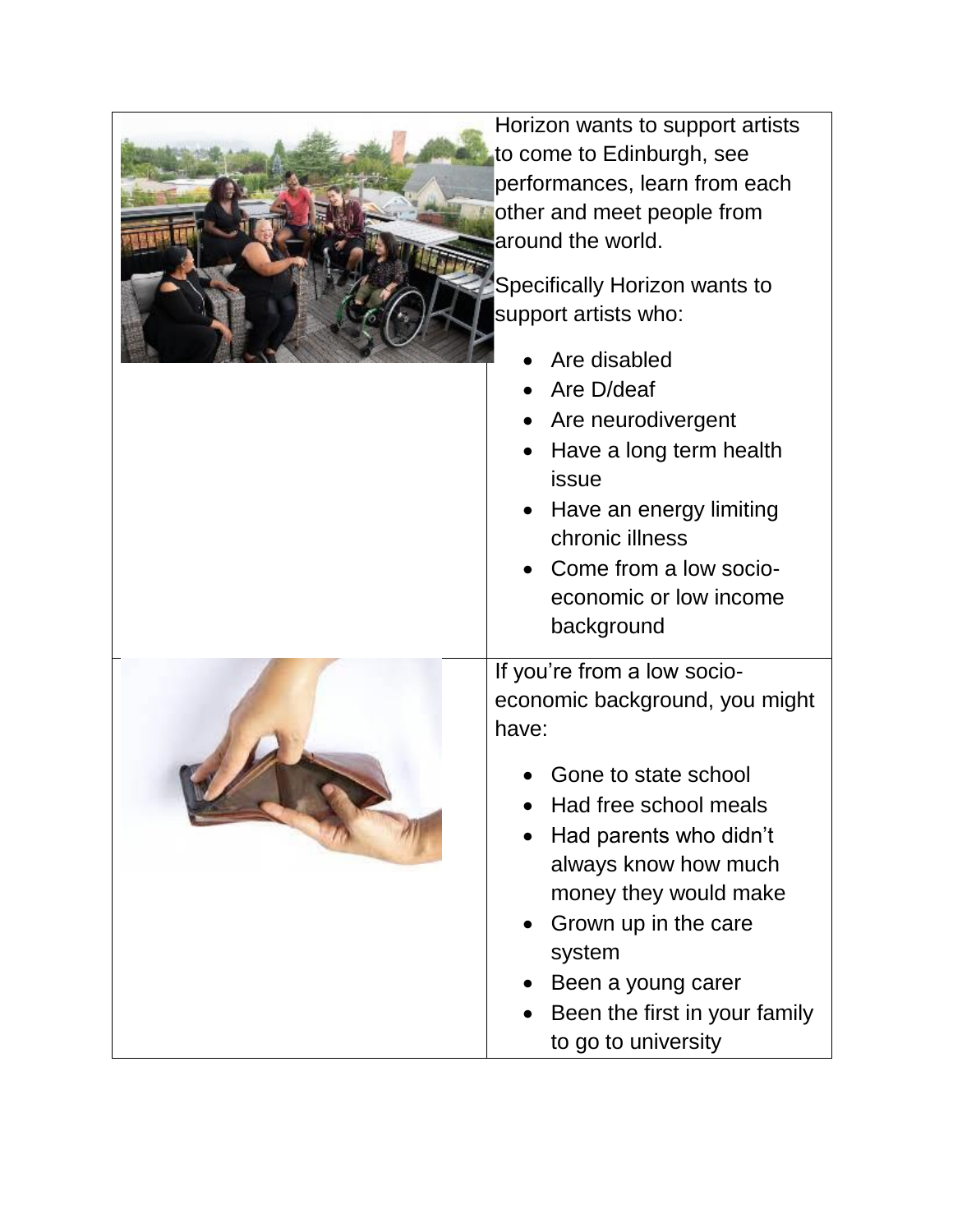|             | • Called yourself working-<br>class or benefits-class                                |
|-------------|--------------------------------------------------------------------------------------|
| read<br>eas | This is an easy read guide to tell<br>you about this opportunity and<br>how to apply |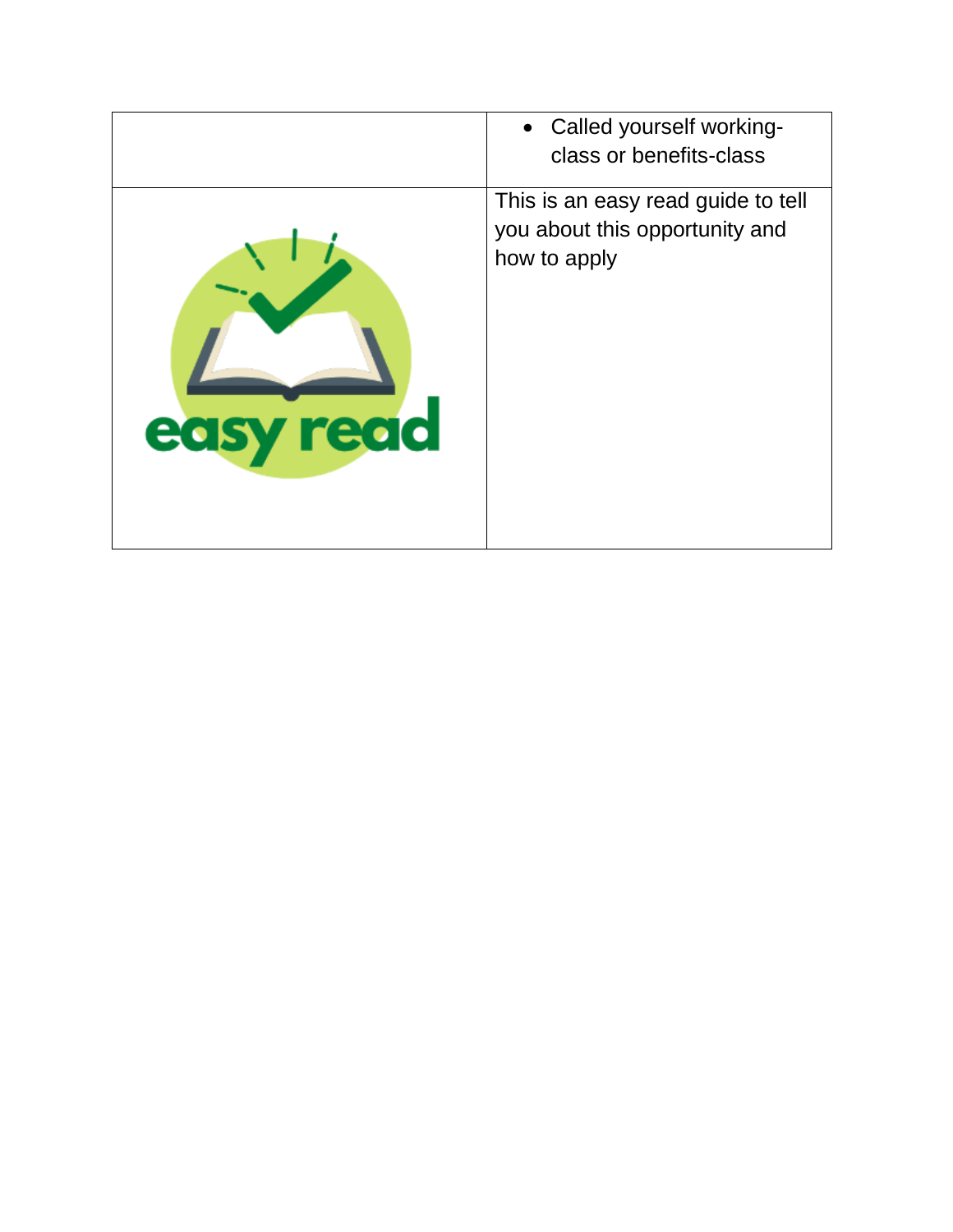# **What will you do as a Bursary Artist?**

| You will be in a group with all the<br>other Horizon artists                                                                                                                  |
|-------------------------------------------------------------------------------------------------------------------------------------------------------------------------------|
| You will be paid £575                                                                                                                                                         |
| Horizon will pay for travel to and<br>from Edinburgh from somewhere<br>in England                                                                                             |
| Horizon will give you somewhere<br>to live in Edinburgh.<br>The place to live will have:<br>A single, lockable bedroom<br>and bathroom<br>Shared kitchen and<br>communal area |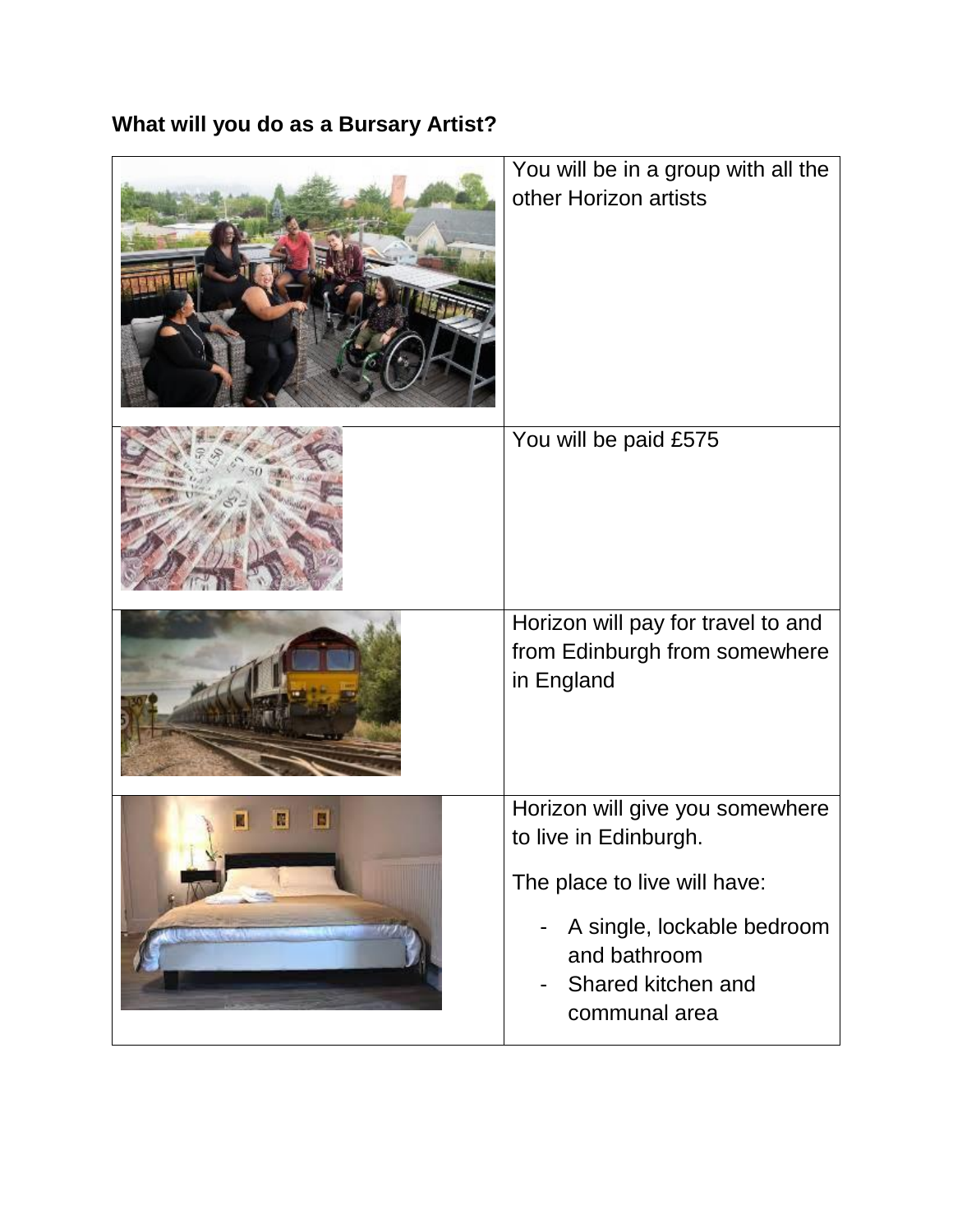| We will work with you to find<br>somewhere to live that is<br>accessible to you in Edinburgh                     |
|------------------------------------------------------------------------------------------------------------------|
| You will get £25.80 each day for<br>food if where you live does not<br>give you breakfast.                       |
| You will get £18.20 each day for<br>food if where you live gives you<br>breakfast.                               |
| You will talk to other artists and<br>people who share performance<br>about performing shows around<br>the world |
| You will see the performances in<br>the Horizon showcase                                                         |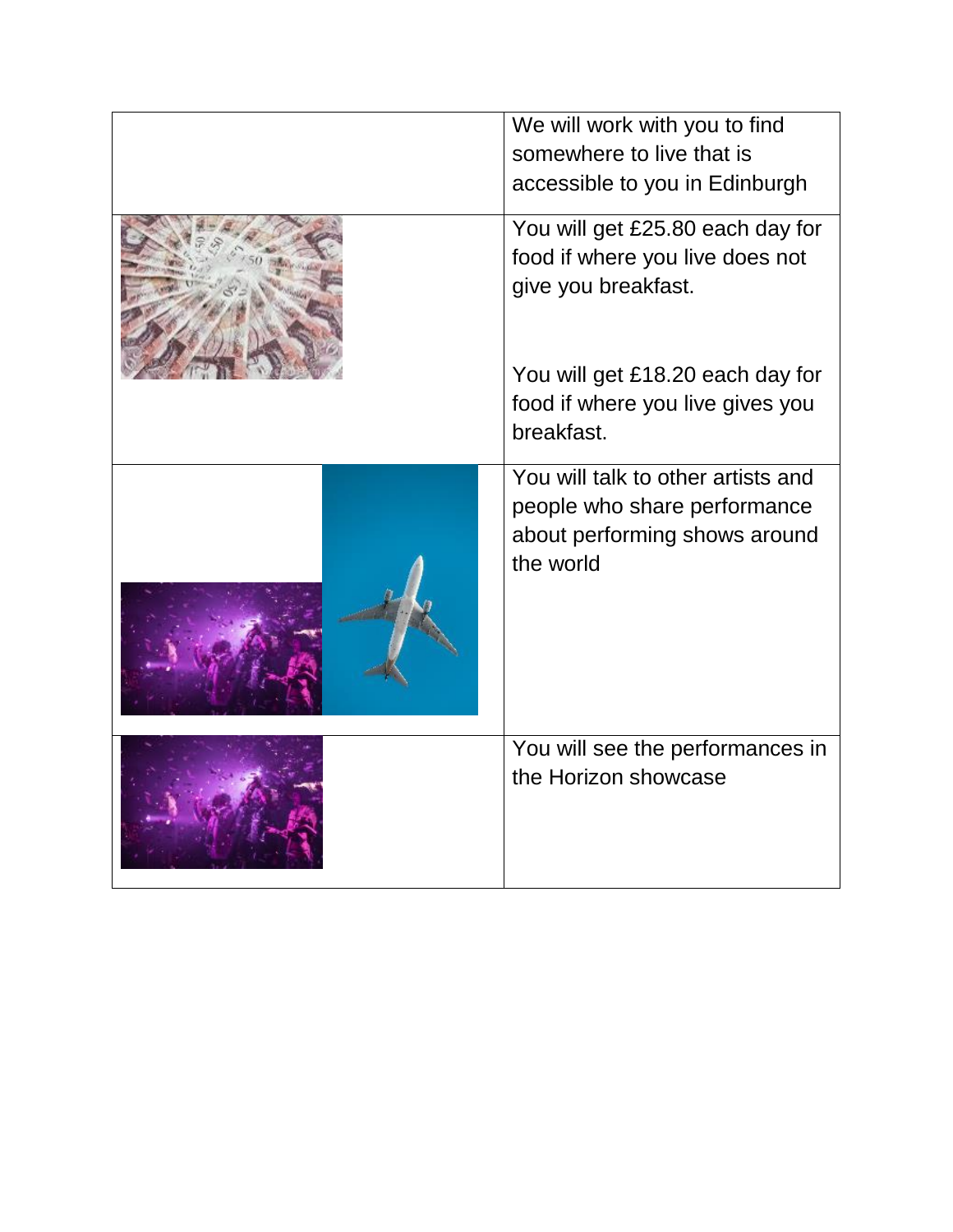| You may get mentoring from the<br>Horizon artist leads.                        |
|--------------------------------------------------------------------------------|
| You may get to talk to artists in<br>other UK showcases.                       |
| We will let you know more about<br>these opportunities closer to the<br>dates. |
| We will pay for any access you<br>need to take part                            |

# **You should apply if:**

|            | You live in England |
|------------|---------------------|
|            |                     |
| 100018-001 |                     |
|            |                     |
|            |                     |
|            |                     |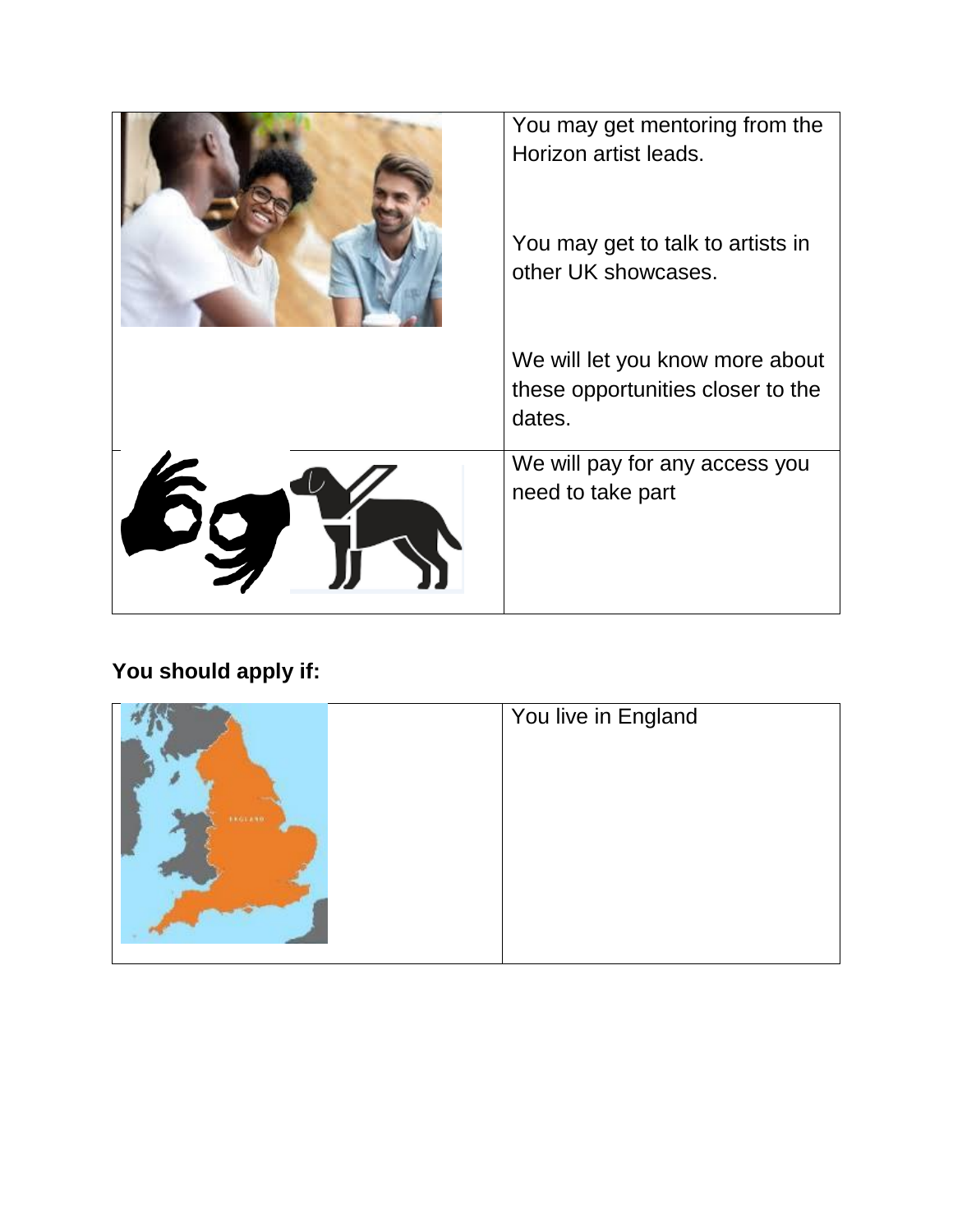|       | You are an artist in theatre,<br>dance, performance, live art,<br>circus, cabaret or across art<br>forms                                                                                                     |
|-------|--------------------------------------------------------------------------------------------------------------------------------------------------------------------------------------------------------------|
| YEARS | You have been paid to make art<br>for less than ten years.                                                                                                                                                   |
|       | You have very little or no<br>experience sharing your art<br>outside of England                                                                                                                              |
|       | You:<br>Are disabled<br>Are D/deaf<br>Are neurodivergent<br>Have a long term health<br>issue<br>Have an energy limiting<br>chronic illness<br>Come from a low socio-<br>economic or low income<br>background |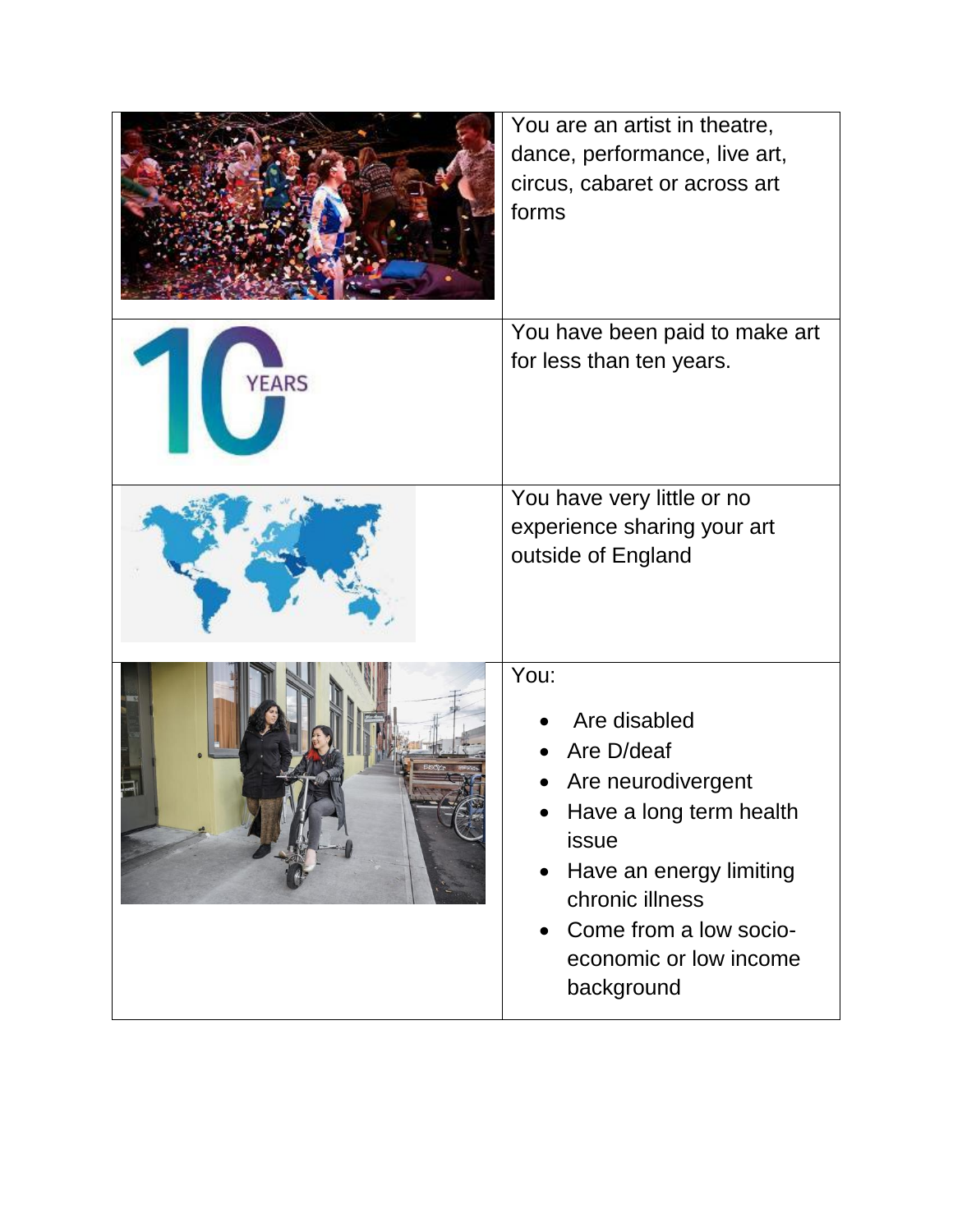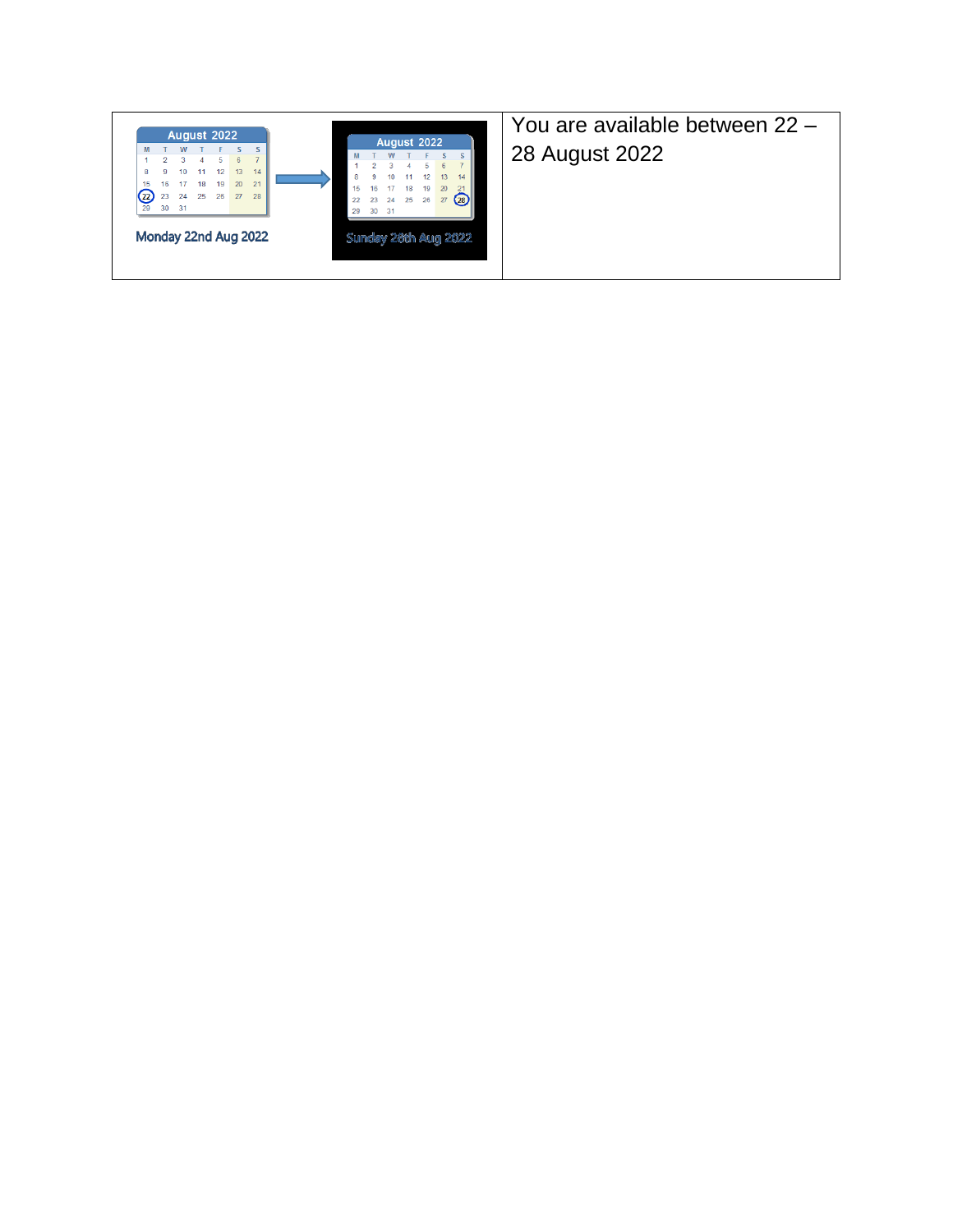# **How do you apply?**

| سا. Apply                                                                  | You apply through our online<br>form |
|----------------------------------------------------------------------------|--------------------------------------|
|                                                                            | You can save your application        |
| Save<br>Apply<br>Online                                                    | and come back to it later            |
|                                                                            | You can't apply to the Artist        |
|                                                                            | Bursary if you've submitted a        |
|                                                                            | project to the Horizon residency     |
|                                                                            | or Horizon presentation program      |
|                                                                            | You should submit your               |
| <b>May 2022</b>                                                            | application by 30 May                |
| S<br>S<br>М<br>т<br>w<br>1                                                 |                                      |
| 5<br>6<br>$\overline{7}$<br>3<br>4<br>8<br>2                               |                                      |
| 12<br>13<br>14<br>15<br>10<br>11<br>22<br>17<br>18<br>19<br>20<br>21<br>16 |                                      |
| 27<br>29<br>24<br>25<br>26<br>28<br>23                                     |                                      |
| 30<br>31                                                                   |                                      |
| Monday 30th May 2022                                                       |                                      |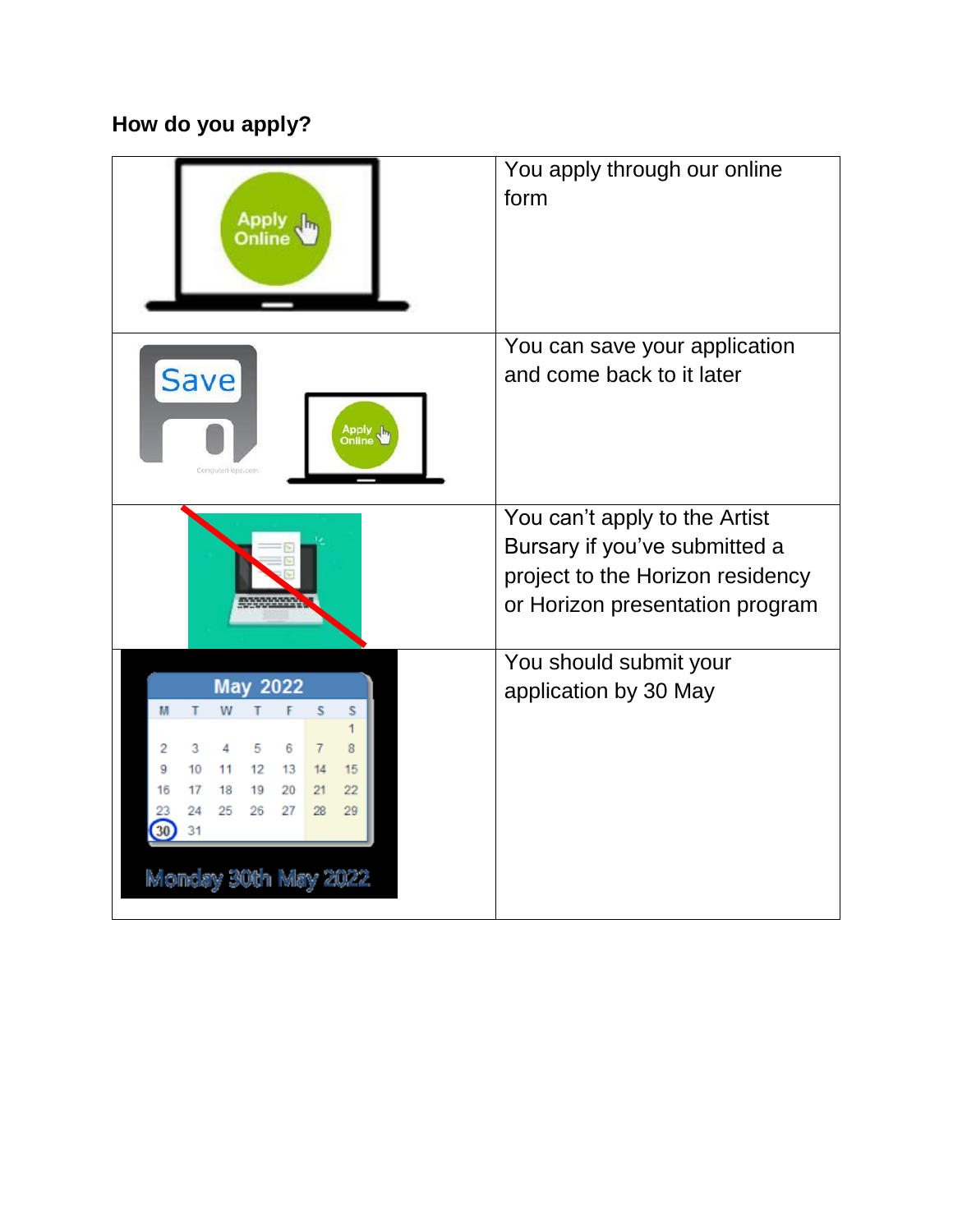| The application will ask for:<br>Confirmation of eligibility<br>(which is a tick box)<br><b>Contact information</b><br>A statement that tells us a<br>little about you and why the<br>Horizon Bursary would help<br>your development as an<br>artist (up to 250 words or a<br>two minute voice recording)<br>Upload an artist's statement<br>or a CV<br>Do you have any access<br>needs? You can also<br>upload an access rider |
|---------------------------------------------------------------------------------------------------------------------------------------------------------------------------------------------------------------------------------------------------------------------------------------------------------------------------------------------------------------------------------------------------------------------------------|
| You will also be asked to fill out<br>our Equality & Diversity<br><b>Monitoring Form</b>                                                                                                                                                                                                                                                                                                                                        |

#### **How will we select the Artists Bursaries?**

| We will give four busaries to artists  |
|----------------------------------------|
| who are disabled, D/deaf,              |
| neurodivergent, living with a long     |
| term health condition or with an       |
| energy limiting chronic illness        |
|                                        |
| We will give four bursaries to artists |
| who come from a low socio-             |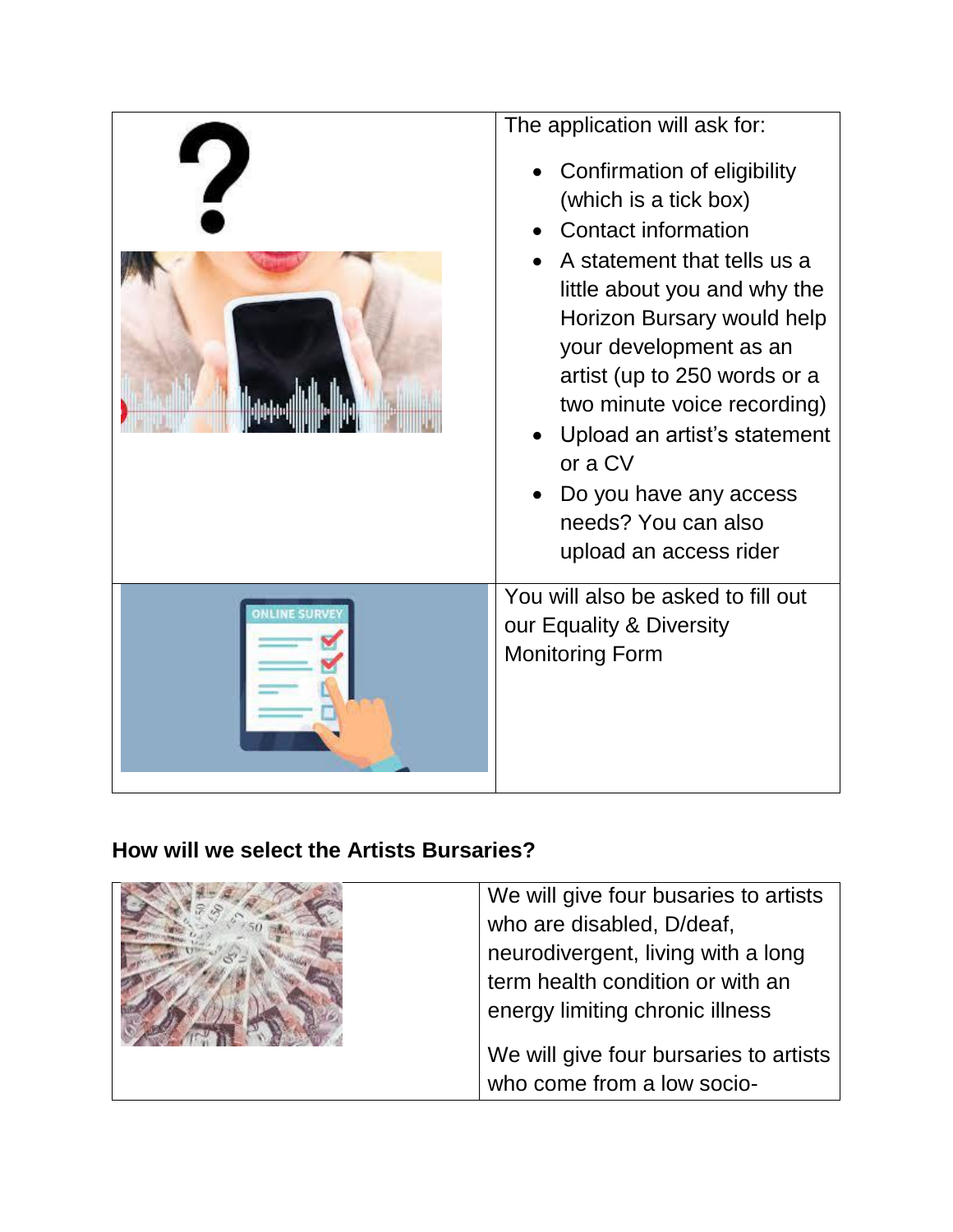|                        | economic or low income<br>background                                                                                                                     |
|------------------------|----------------------------------------------------------------------------------------------------------------------------------------------------------|
|                        | At least four of the eight bursaries<br>will go to artists who live outside<br>London                                                                    |
|                        | We will check that you are eligible                                                                                                                      |
| Min<br>24<br>Max       | If you are eligible then we will enter<br>your application into a random<br>number generator.<br>We will use True Random Number                          |
| 100<br><b>GENERATE</b> | Generator at random.org.                                                                                                                                 |
|                        | There will be two lists.                                                                                                                                 |
|                        | One list is for artists who are<br>disabled, D/deaf, neurodivergent,<br>with a long-term health condition or<br>an energy limiting chronic<br>condition. |
|                        | One list if for artists from low socio-<br>economic/low income<br>backgrounds.                                                                           |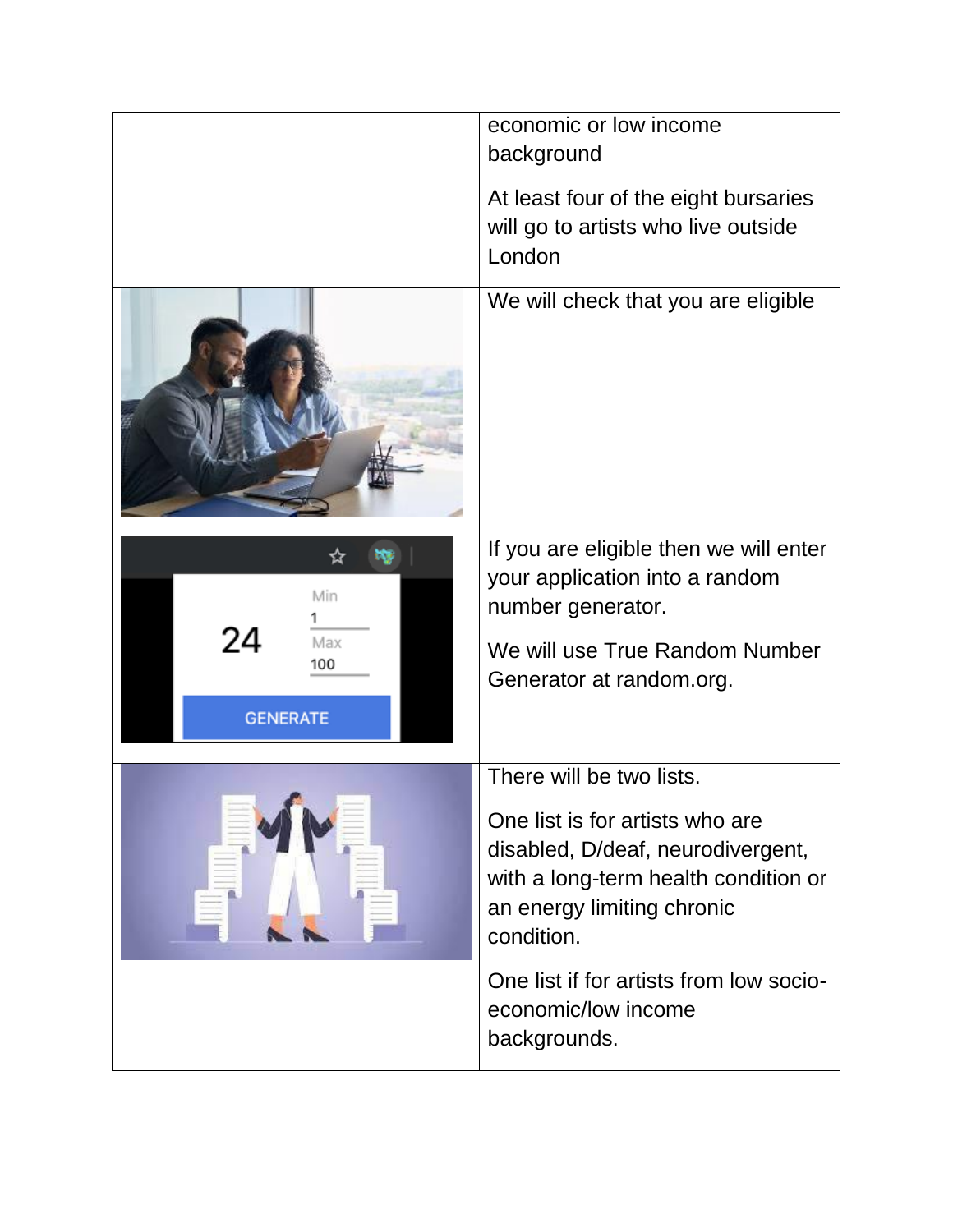| If you are both you will be put on<br>both lists.            |
|--------------------------------------------------------------|
| The random number generator will<br>tell us who is selected. |